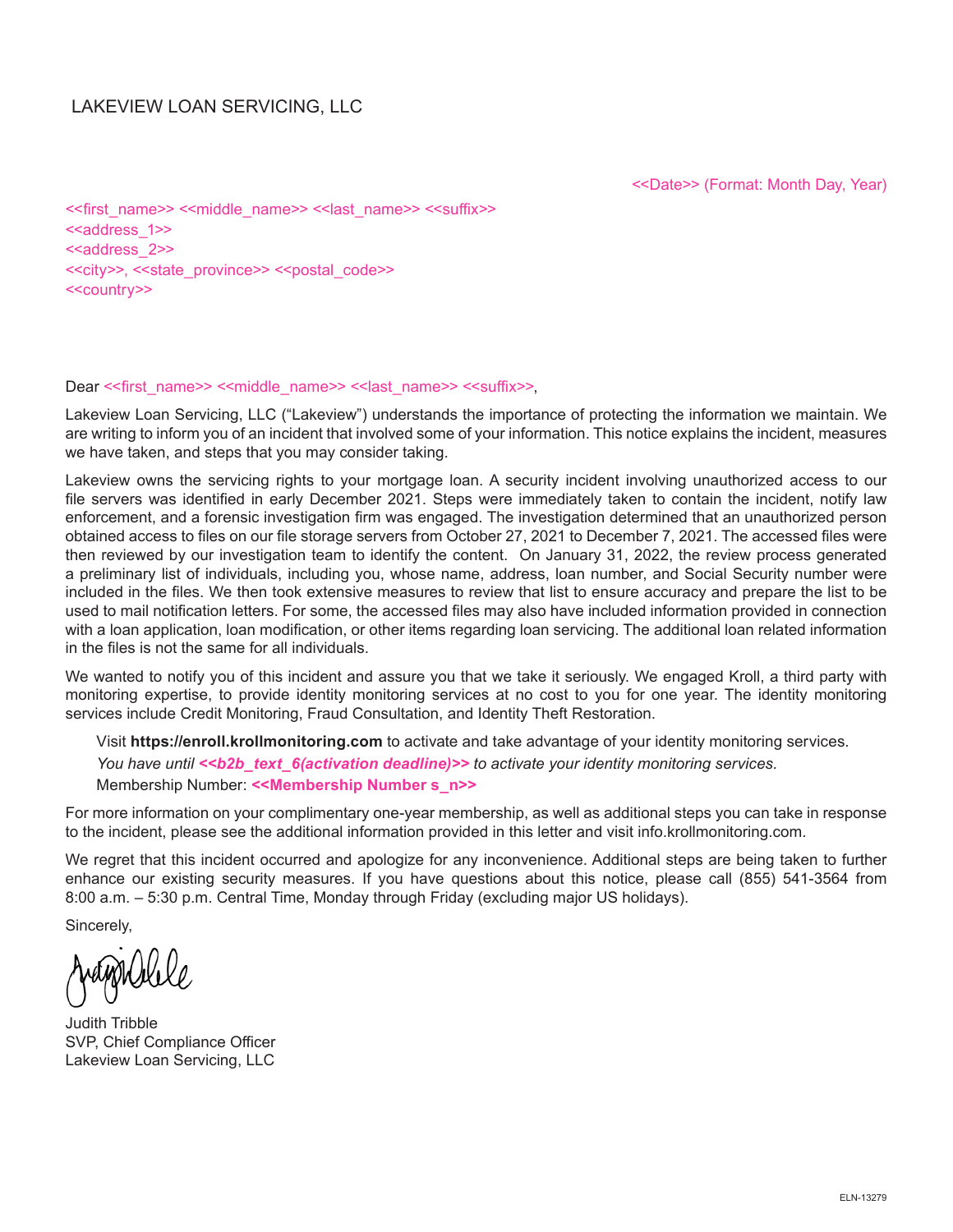# **KRVLL**

## **TAKE ADVANTAGE OF YOUR IDENTITY MONITORING SERVICES**

You have been provided with access to the following services from Kroll:

#### **Triple Bureau Credit Monitoring**

You will receive alerts when there are changes to your credit data at any of the three national credit bureaus—for instance, when a new line of credit is applied for in your name. If you do not recognize the activity, you'll have the option to call a Kroll fraud specialist, who will be able to help you determine if it is an indicator of identity theft.

#### **Fraud Consultation**

You have unlimited access to consultation with a Kroll fraud specialist. Support includes showing you the most effective ways to protect your identity, explaining your rights and protections under the law, assistance with fraud alerts, and interpreting how personal information is accessed and used, including investigating suspicious activity that could be tied to an identity theft event.

#### **Identity Theft Restoration**

If you become a victim of identity theft, an experienced Kroll licensed investigator will work on your behalf to resolve related issues. You will have access to a dedicated investigator who understands your issues and can do most of the work for you. Your investigator will be able to dig deep to uncover the scope of the identity theft, and then work to resolve it.

If you prefer to activate these services offline and receive monitoring alerts via the US Postal Service, you may activate via our automated phone system by calling 1-888-653-0511, Monday through Friday, 8:00 a.m. to 5:30 p.m. Central Time, excluding major U.S. holidays. Please have your membership number located in your letter ready when calling. Please note that to activate monitoring services, you will be required to provide your name, date of birth, and Social Security number through our automated phone system.

Kroll's activation website is only compatible with the current version or one version earlier of Chrome, Firefox, Safari and Edge. To receive credit services, you must be over the age of 18 and have established credit in the U.S., have a Social Security number in your name, and have a U.S. residential address associated with your credit file.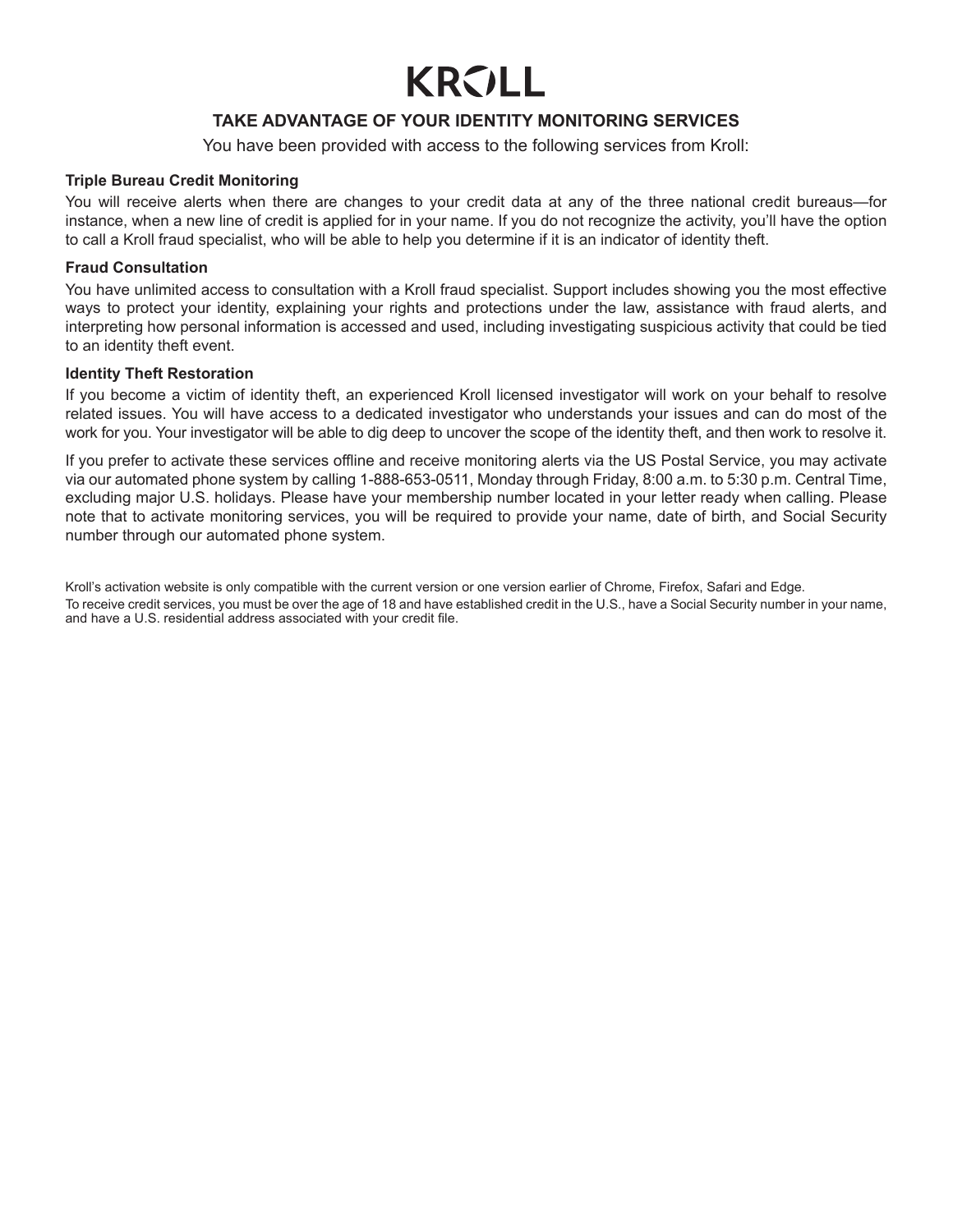### **ADDITIONAL STEPS YOU CAN TAKE**

We remind you it is always advisable to be vigilant for incidents of fraud or identity theft by reviewing your account statements and free credit reports for any unauthorized activity over the next 12 to 24 months. You may obtain a copy of your credit report, free of charge, once every 12 months from each of the three nationwide credit reporting companies. To order your annual free credit report, please visit www.annualcreditreport.com or call toll free at 1-877-322-8228. Contact information for the three nationwide credit reporting companies is as follows:

- *• Equifax*, PO Box 740241, Atlanta, GA 30374, www.equifax.com, 1-800-685-1111
- *• Experian*, PO Box 2002, Allen, TX 75013, www.experian.com, 1-888-397-3742
- *• TransUnion*, PO Box 2000, Chester, PA 19016, www.transunion.com, 1-800-916-8800

If you believe you are the victim of identity theft or have reason to believe your personal information has been misused, you should immediately contact the Federal Trade Commission and/or the Attorney General's office in your state. You can obtain information from these sources about steps an individual can take to avoid identity theft as well as information about fraud alerts and security freezes. You should also contact your local law enforcement authorities and file a police report. Obtain a copy of the police report in case you are asked to provide copies to creditors to correct your records. Contact information for the Federal Trade Commission is as follows:

*• Federal Trade Commission*, Consumer Response Center, 600 Pennsylvania Avenue NW, Washington, DC 20580, 1-877-IDTHEFT (438-4338), www.identitytheft.gov

#### **Fraud Alerts and Credit or Security Freezes:**

*Fraud Alerts:* There are two types of general fraud alerts you can place on your credit report to put your creditors on notice that you may be a victim of fraud—an initial alert and an extended alert. You may ask that an initial fraud alert be placed on your credit report if you suspect you have been, or are about to be, a victim of identity theft. An initial fraud alert stays on your credit report for one year. You may have an extended alert placed on your credit report if you have already been a victim of identity theft with the appropriate documentary proof. An extended fraud alert stays on your credit report for seven years.

To place a fraud alert on your credit reports, contact one of the nationwide credit bureaus. A fraud alert is free. The credit bureau you contact must tell the other two, and all three will place an alert on their versions of your report.

For those in the military who want to protect their credit while deployed, an Active Duty Military Fraud Alert lasts for one year and can be renewed for the length of your deployment. The credit bureaus will also take you off their marketing lists for pre-screened credit card offers for two years, unless you ask them not to.

*Credit or Security Freezes:* You have the right to put a credit freeze, also known as a security freeze, on your credit file, free of charge, which makes it more difficult for identity thieves to open new accounts in your name. That's because most creditors need to see your credit report before they approve a new account. If they can't see your report, they may not extend the credit.

*How do I place a freeze on my credit reports?* There is no fee to place or lift a security freeze. Unlike a fraud alert, you must separately place a security freeze on your credit file at each credit reporting company. For information and instructions to place a security freeze, contact each of the credit reporting agencies at the addresses below:

- **• Experian Security Freeze**, PO Box 9554, Allen, TX 75013, www.experian.com
- **• TransUnion Security Freeze**, PO Box 2000, Chester, PA 19016, www.transunion.com
- **• Equifax Security Freeze**, PO Box 105788, Atlanta, GA 30348, www.equifax.com

You'll need to supply your name, address, date of birth, Social Security number and other personal information.

After receiving your freeze request, each credit bureau will provide you with a unique PIN (personal identification number) or password. Keep the PIN or password in a safe place. You will need it if you choose to lift the freeze.

*How do I lift a freeze?* A freeze remains in place until you ask the credit bureau to temporarily lift it or remove it altogether. If the request is made online or by phone, a credit bureau must lift a freeze within one hour. If the request is made by mail, then the bureau must lift the freeze no later than three business days after getting your request.

If you opt for a temporary lift because you are applying for credit or a job, and you can find out which credit bureau the business will contact for your file, you can save some time by lifting the freeze only at that particular credit bureau. Otherwise, you need to make the request with all three credit bureaus.

#### **Additional information for residents of the following states:**

**North Carolina:** You may contact and obtain information from your state attorney general at: *North Carolina Attorney General's Office*, 9001 Mail Service Centre, Raleigh, NC 27699, 1-919-716-6000 / 1-877-566-7226, www.ncdoj.gov